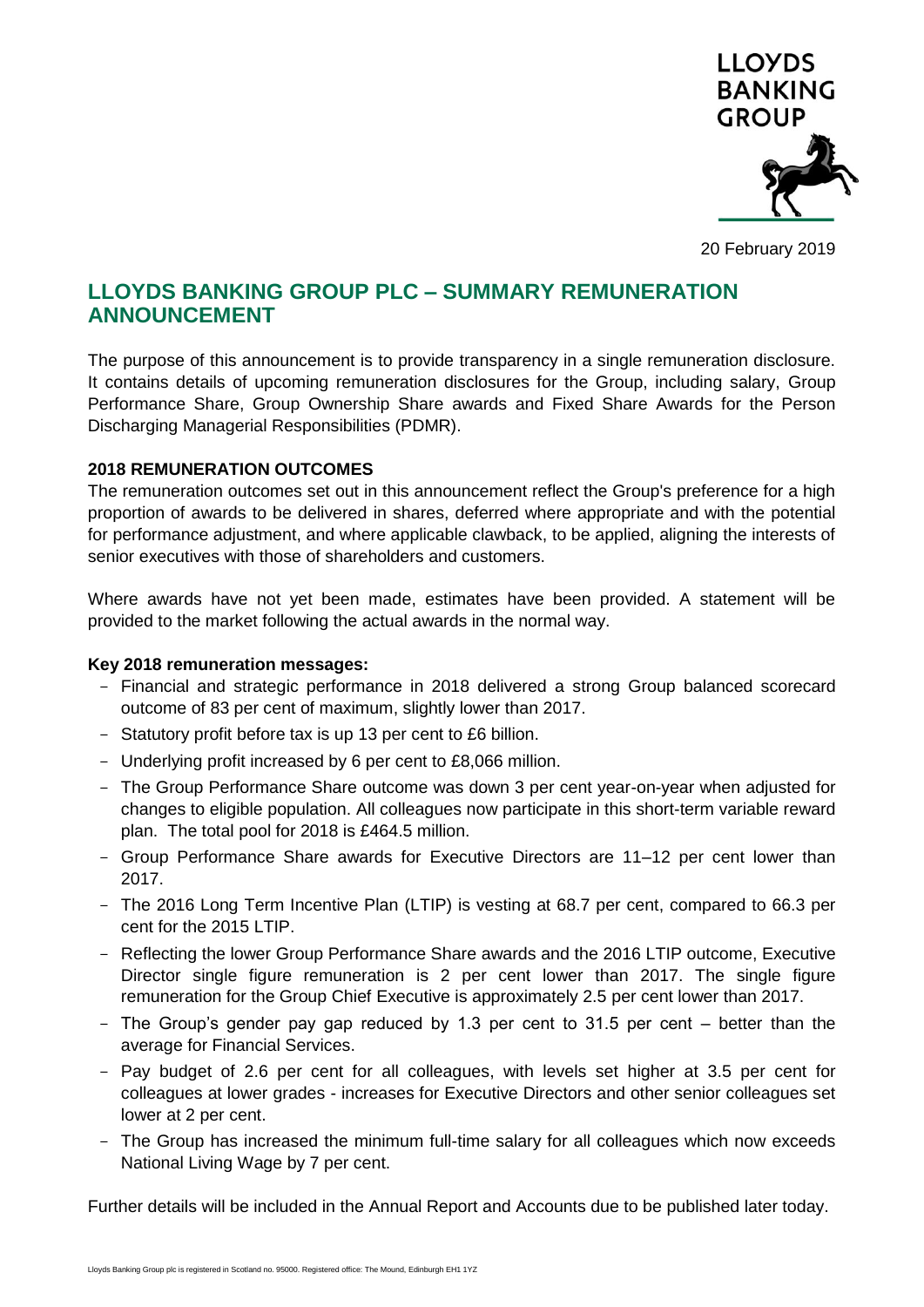#### **Lord Blackwell, the Group's Chairman said:**

"We continue to align our remuneration principles to the Group's strategic objectives to ensure we reward performance and ensure our approach to remuneration is aligned to the interests of our shareholders and other stakeholders. Despite the Group's strong financial performance, other factors mean the annual Group Performance Share has decreased relative to last year."

#### **Stuart Sinclair, the Chair of Remuneration Committee said:**

"The Remuneration Committee is particularly mindful of its obligation to ensure that reward for Executive Directors is clear and transparent, encouraging strong and sustainable performance, and that the variable components of remuneration are truly variable."

### **2018 GROUP PERFORMANCE SHARE OUTCOME**

The Group Performance Share outcome is based on a percentage of the Group's underlying profit, adjusted based on the Group Balanced Scorecard metrics and a collective adjustment to reflect risk considerations.

In 2018, the Group made significant business progress, providing a strong platform for the Group's strategic development and delivery of key priorities. The Group delivered strong financial performance in a period of political and economic uncertainty. This uncertainty weighed heavily on the Group's share price during 2018; however, the Group's resilient and low risk business model enabled strong underlying performance. Underlying profit increased by 6 per cent and the Group's capital position strengthened. The Group's cost : income ratio remains market leading at 49.3 per cent. The ordinary dividend increased to 3.21 pence per share in line with the Group's progressive and sustainable dividend policy, with a share buyback of up to £1.75 billion.

The Remuneration Committee determined that the share of underlying profit used in determining the 2018 Group Performance Share should be 5.1 per cent, consistent with 2017. In reaching this decision, the Committee took into account the Group's actual performance against budget where outperformance was approximately 6 per cent, and distributions to shareholders which have increased by 26 per cent. The funding was adjusted to reflect strong performance against stretching Group strategic objectives and issues impacting negatively on profitability and shareholder returns, customers, conduct and the Group's reputation. The collective performance adjustment for 2018 was £72.4 million (resulting in a reduction to the pool of approximately 13 per cent).

The overall Group Performance Share outcome determined by the Committee for 2018 was £464.5 million, approximately 3 per cent lower than the equivalent outcome for 2017 when adjusted for changes in eligible population year-on-year. This included the transfer of colleagues who were previously participating in specific incentive arrangements, as previously disclosed.

The individual awards for Executive Directors are determined in the same way as for colleagues across the Group by reference to Group and individual performance. Information regarding the performance of the Executive Directors in 2018 will be available in the Annual Report and Accounts. Group Performance Share awards are deferred into ordinary shares of the Group ('Shares') under the Lloyds Banking Group Deferred Group Performance Share Plan ('Deferred Group Performance Share Award'). Deferred Group Performance Share awards made to Executive Directors and members of the Group Executive Committee are subject to clawback for at least seven years from the date of grant. This period may be extended to ten years where there is an ongoing internal or regulatory investigation.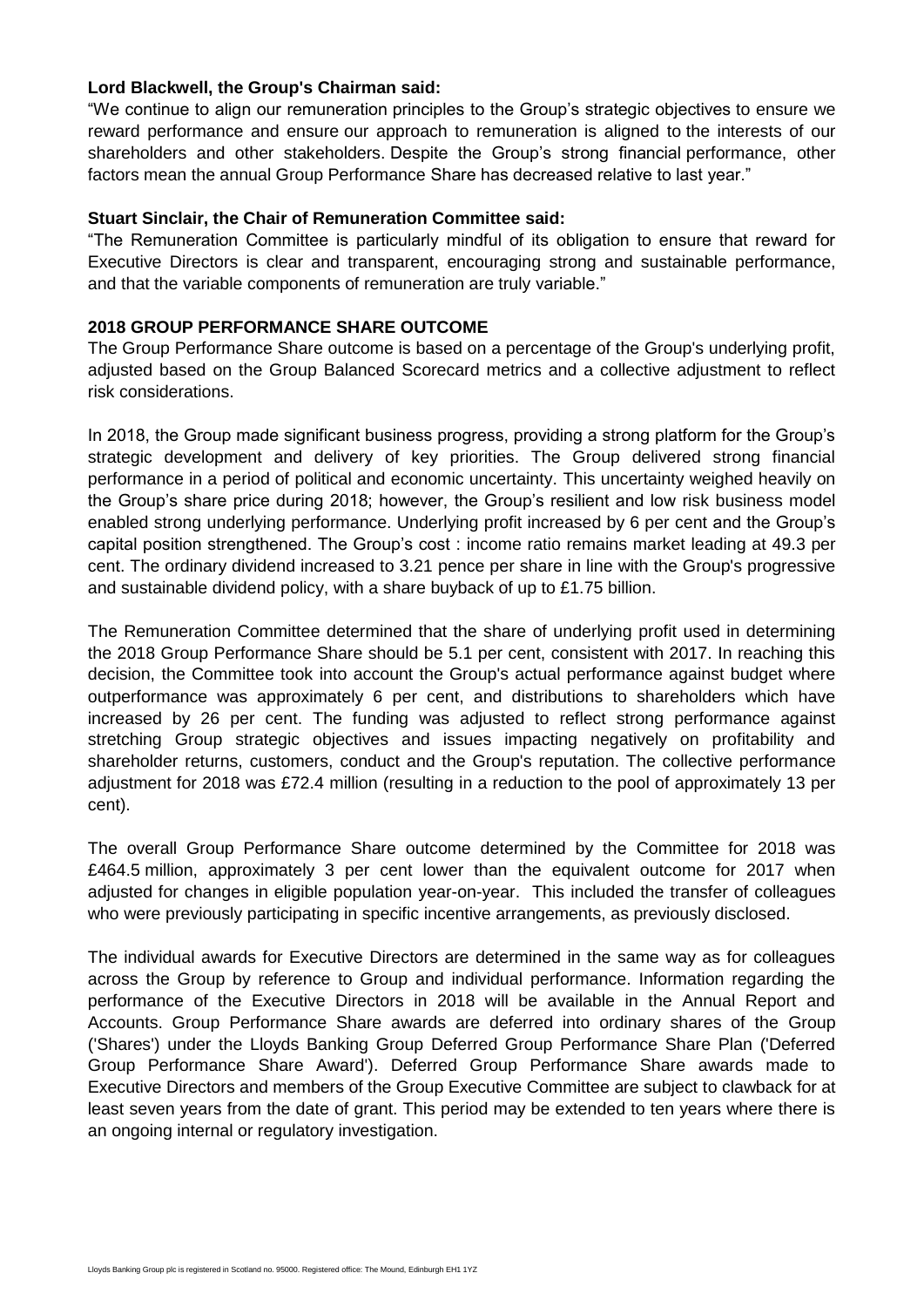#### **2018 Group Performance Share Awards**

In line with requirements of the PRA Rulebook and FCA Remuneration Code (SYSC 19D), a maximum of 40 per cent of any variable remuneration awarded to Executive Directors and other members of the Group Executive Committee can be paid in 2019. The remaining 60 per cent must be deferred.

For the 2018 Group Performance Share, £2,000 is paid in cash in March 2019, with the balance of the upfront 40 per cent delivered in Shares in June 2019. The remaining 60 per cent is deferred into Shares, with 40 per cent vesting in 2020 and 20 per cent in 2021. A holding period of 12 months applies to half the shares delivered.

| Number of           |
|---------------------|
| <b>Shares</b>       |
| awarded $^{(1)(2)}$ |
| 1,068,451           |
| 476,964             |
| 476,964             |
| 547,237             |
| 443,083             |
| 384,957             |
| 421,879             |
| 250,083             |
| 423,101             |
| 555,744             |
| 270,815             |
|                     |

 $1$  Based on an assumed share price of 58.32 pence. The actual number of shares awarded will be determined by the average of the closing share price of the five trading days prior to the date of award.

The number of shares shown is the net amount, after deductions for estimated income tax and NIC.

### **Deferred Bonus Awards for 2015, 2016 and 2017 Performance**

Deferred Bonus Awards are due to be released in 2019 which relate to performance in 2015, 2016 and 2017. In accordance with the Group's deferral policy, a proportion of the Shares are released over three years, being received in tranches in March and September.

The Group expects that, after the settlement of estimated income tax and national insurance contributions, the PDMRs listed in the table below will receive in 2019 the number of Shares (for no payment) as set out by their name, split between releases in March and September.

| <b>Name</b>            | 2015   | 2016    | 2017    |
|------------------------|--------|---------|---------|
| António Horta-Osório   |        | 187,858 | 206,076 |
| George Culmer          |        | 88,470  | 93,336  |
| Juan Colombás          |        | 88,985  | 93,336  |
| Antonio Lorenzo        | 87,245 | 84,292  | 79,297  |
| Vim Maru               | 52,984 | 69,870  | 78,689  |
| Zaka Mian              | 11,380 | 47,332  | 108,099 |
| David Oldfield         | 46,244 | 92,013  | 86,961  |
| Janet Pope             | 11,539 | 11,298  | 42,056  |
| <b>Stephen Shelley</b> | 38,492 | 25,386  | 80,119  |
| Jennifer Tippin        | 12,542 | 17,621  | 86,762  |
| <b>Andrew Walton</b>   |        |         |         |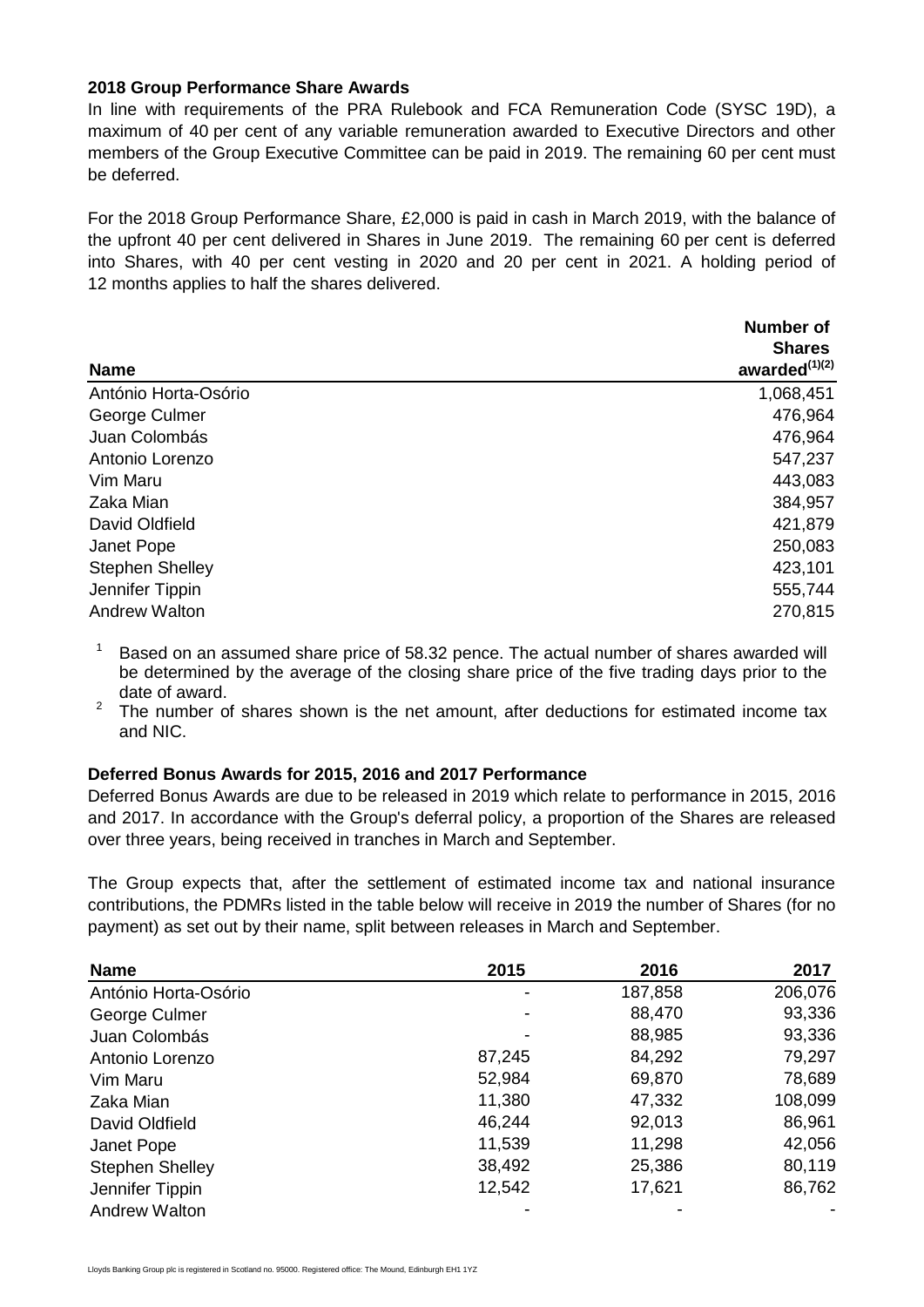#### **2019 Executive Director Base Salaries**

Executive salary levels are set in the context of all colleague salaries, for which a budget of 2.6 per cent was agreed, including funding to ensure a minimum salary award of £600 for eligible colleagues.

Salary increases for António Horta-Osório and Juan Colombás are set below the budget for the wider colleague population, at 2 per cent. No increase has been proposed for George Culmer.

Salaries will therefore be as follows, with the effective dates shown below:

| António Horta-Osório | £1,269,288 | (1 January 2019) |
|----------------------|------------|------------------|
| George Culmer        | £779,351   |                  |
| Juan Colombás        | £794,938   | (1 January 2019) |

#### **Fixed Share Awards in 2019**

After the settlement of income tax liabilities and national insurance contributions, Shares are due to be acquired on behalf of the PDMRs as listed in the table below in respect of each quarter.

The Shares will be held on behalf of the PDMRs and will be released over five years, with 20 per cent being released each year on the anniversary of the award.

| <b>Name</b>                       | Quarterly<br>share<br>awarded <sup>(1)</sup> |
|-----------------------------------|----------------------------------------------|
| António Horta-Osório <sup>2</sup> | 238,554                                      |
| George Culmer                     | 114,506                                      |
| Juan Colombás                     | 112,915                                      |
| Antonio Lorenzo                   | 113,551                                      |
| Vim Maru                          | 103,373                                      |
| Zaka Mian                         | 103,373                                      |
| David Oldfield                    | 111,325                                      |
| Janet Pope                        | 79,518                                       |
| <b>Stephen Shelley</b>            | 112,915                                      |
| Jennifer Tippin                   | 95,421                                       |
| <b>Andrew Walton</b>              | 71,566                                       |

 $1$  Based on a share price of 58.32 pence. The actual number of shares awarded will be determined by the share price on the date of award.

<sup>2</sup> Fixed Share Award has increased to £1.05 million for 2019. At the same time, the Group Chief Executive's pension allowance will reduce to 33 per cent of base salary.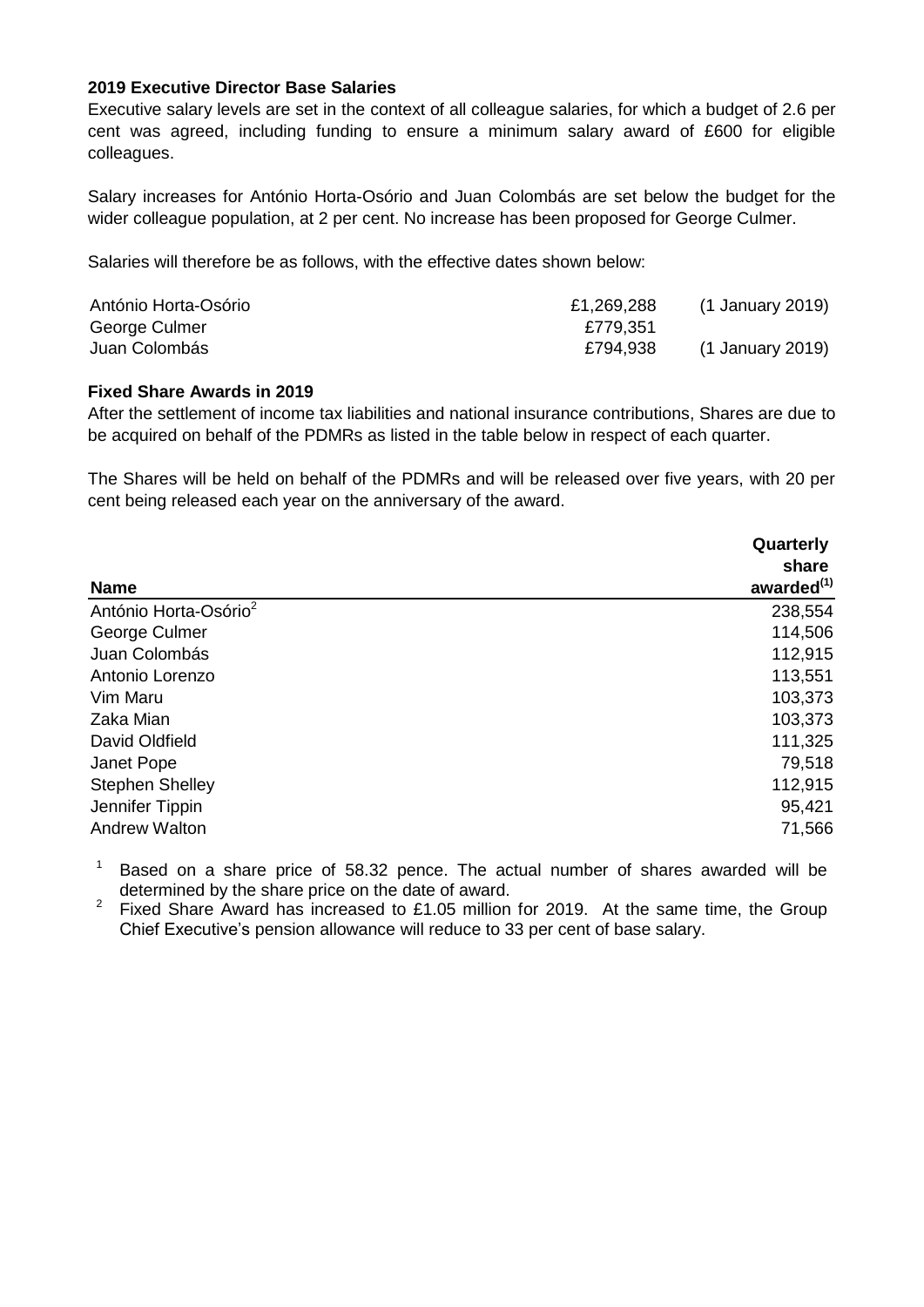#### **Release of Long-Term Incentive Awards made in March 2016**

The Long Term Incentive Plan (LTIP) awards made in 2016 are vesting at 68.7 per cent, as detailed in the table below.

This reflects the Group's strong financial and strategic performance over the three financial years ended 31 December 2018. However, uncertainty in the economic and political environment has impacted negatively on share price performance, resulting in no vesting for the Total Shareholder Return component.

| Weighting | <b>Measure</b>                            | <b>Threshold</b>  | <b>Maximum</b> | <b>Actual</b>     | <b>Vesting</b> |
|-----------|-------------------------------------------|-------------------|----------------|-------------------|----------------|
| 30%       | Absolute total shareholder return (TSR)   | 8% p.a.           | 16% p.a.       | (4.8%)            | $0\%$          |
| 25%       | Economic profit                           | £2,507m           | £3,308m        | £3,291m           | 23.7%          |
| 10%       | Cost:income ratio                         | 47.3%             | 46.1%          | 44.7%             | 10%            |
| 10%       | Customer complaint handling               | 4.18              | 3.78           | 3.04              | 5%             |
|           | FCA reportable complaints/FOS uphold rate | $=<29\%$          | $=<25\%$       | 18%               | 5%             |
| 10%       | <b>Customer Satisfaction</b>              | 3rd               | 1st            | 1st               | 10%            |
| 7.5%      | Digital active customer growth            | 13.4 <sub>m</sub> | 14.0m          | 14.1 <sub>m</sub> | 7.5%           |
| 7.5%      | Colleague engagement score                | 66                | 72             | 73                | 7.5%           |

<sup>1</sup> Adjusted total costs. Further detail can be found in the Directors' Remuneration Report (2016 LTIP vesting).

<sup>2</sup> The FCA changed the approach to complaint classification and reporting from 30 June 2016. The Committee determined that the original target should be translated on a like-for-like basis into the new reporting requirement. The Committee was satisfied that the revised targets, set on a mechanical basis, were no less stretching.

The Group expects that, after the settlement of income tax and national insurance contributions, the PDMRs listed in the table below will receive in March the number of Shares (including dividend equivalents) as set out by their name, following the partial vesting of long-term awards made in March 2016. Executive Directors and Material Risk Takers at the time of the award in March 2016 are required to retain any shares vesting for a further two years.

| <b>Name</b>            | <b>Shares</b> |
|------------------------|---------------|
| António Horta-Osório   | 2,096,000     |
| George Culmer          | 1,156,579     |
| Juan Colombás          | 1,140,516     |
| Antonio Lorenzo        | 1,124,451     |
| Vim Maru               | 913,421       |
| Zaka Mian              | 153,304       |
| David Oldfield         | 1,023,660     |
| anet Pope              | 146,604       |
| <b>Stephen Shelley</b> | 286,338       |
| Jennifer Tippin        | 143,168       |
| <b>Andrew Walton</b>   |               |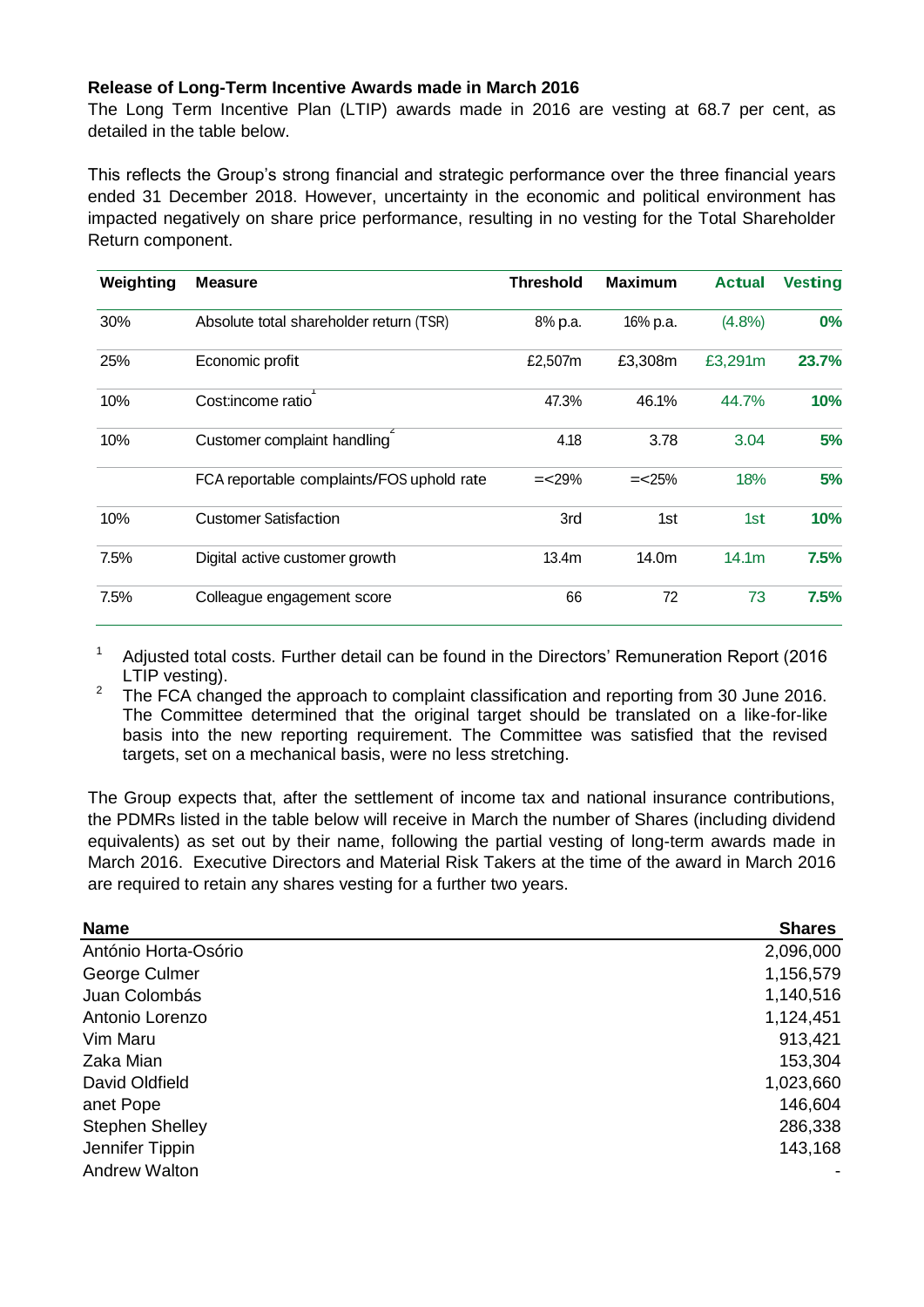### **Group Ownership Share Plan – 2019 awards**

Awards for the 2018 performance period are expected to be made in March 2019 under the rules of the 2016 Long-Term Incentive Plan. The 2019 awards will be subject to a three-year performance period, with vesting between the third and seventh anniversary of award, on a prorata basis.

| <b>Name</b>            | <b>Number of</b><br>shares<br>awarded $^{(1)(2)}$ | <b>Expected</b><br>value $^{(3)}$ |
|------------------------|---------------------------------------------------|-----------------------------------|
| António Horta-Osório   | 8,308,802                                         | £2,422,846                        |
| George Culmer          |                                                   |                                   |
| Juan Colombás          | 4,770,050                                         | £1,390,946                        |
| Antonio Lorenzo        | 4,637,552                                         | £1,352,310                        |
| Vim Maru               | 4,432,496                                         | £1,292,515                        |
| Zaka Mian              | 4,233,419                                         | £1,234,465                        |
| David Oldfield         | 4,637,552                                         | £1,352,310                        |
| Janet Pope             | 2,509,666                                         | £731,818                          |
| <b>Stephen Shelley</b> | 4,233,419                                         | £1,234,465                        |
| Jennifer Tippin        | 2,259,607                                         | £658,901                          |
| <b>Andrew Walton</b>   | 2,754,243                                         | £803,137                          |

Based on a share price of 58.32 pence. The actual number of shares awarded will be determined by the average of the closing share price of the five trading days prior to the date of award. As previously disclosed, the number of shares awarded is adjusted to take into account the fair value of shares at grant. The Committee approved an adjustment of 29.8 per cent for colleagues who are senior managers, including the Executive Directors.

<sup>2</sup> Vesting determined in 2022 subject to the satisfaction of stretching performance targets over the performance period ending 31 December 2021.

3 The values for the Group Ownership Share awards are shown at an expected value of 50 per cent of maximum value and before deduction of income tax and NIC. The actual vesting value will depend on the achievement of performance conditions and the share price at the date of vesting. These awards are subject to clawback for at least seven years from the date of award.

### **Shareholding Requirement**

Executives are expected to build and maintain a company shareholding in direct proportion to their remuneration in order to align their interests to those of shareholders. The minimum shareholding requirements Executive Directors are expected to meet are as follows; 350 per cent of base salary for the GCE and 250 per cent of base salary for other Executive Directors. The shareholding requirement for members of the Executive Committee is 100 per cent of the aggregate of base salary and fixed share award. Newly appointed individuals will have three years from appointment to achieve the shareholding requirement.

There is no appetite for non-compliance with the Shareholding Policy. In the event that exceptional individual circumstances exist resulting in an Executive not being able to comply with the Policy, the Remuneration Committee will consider whether an exception should apply.

In addition to the Group's shareholding requirements, shares vesting are subject to holding periods in line with regulatory requirements.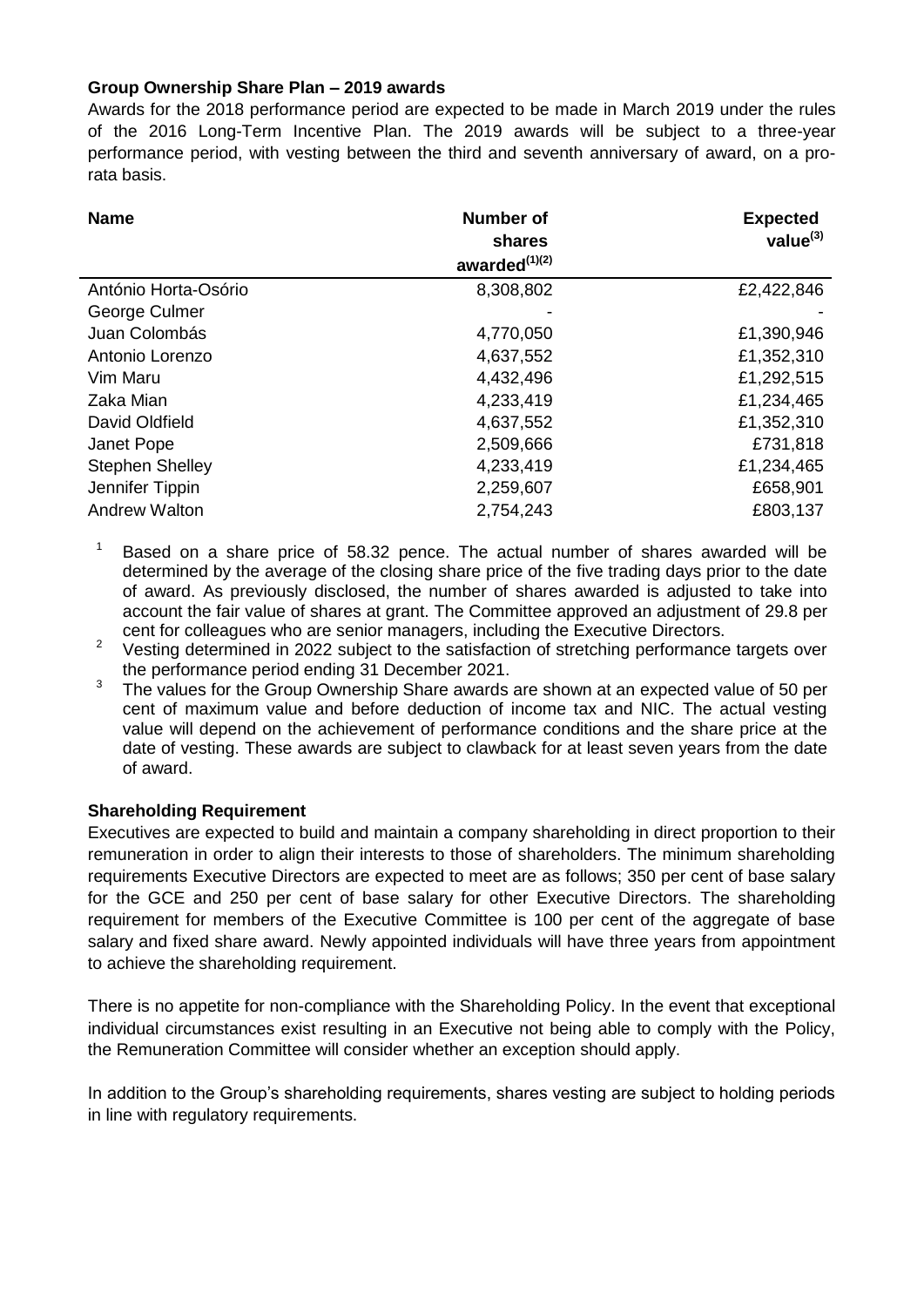The following table sets out the total shareholding for each of the PDMRs as at 31 December 2018.

|                        | Shareholding at<br>31 December |
|------------------------|--------------------------------|
| <b>Name</b>            | 2018 <sup>1</sup>              |
| António Horta-Osório   | 25,748,728                     |
| George Culmer          | 14,751,534                     |
| Juan Colombás          | 9,676,756                      |
| Antonio Lorenzo        | 10,514,805                     |
| Vim Maru               | 5,090,408                      |
| Zaka Mian              | 2,170,133                      |
| David Oldfield         | 3,718,823                      |
| Janet Pope             | 1,988,665                      |
| <b>Stephen Shelley</b> | 2,665,438                      |
| Jennifer Tippin        | 1,226,544                      |
| <b>Andrew Walton</b>   | 26,211                         |

1 Includes shares owned outright reduced by forfeitable Matching Shares under the Share Incentive Plan, plus the estimated net number of vested unexercised options.

### **2018 Executive Director Remuneration Outcome Table**

The following table summarises the total remuneration delivered during 2018 in relation to service as an Executive Director.

|                                   |                | Juan<br>George<br><b>Colombás</b><br><b>Culmer</b> |       | <b>António</b><br>Horta-Osório |       |       | <b>Totals</b> |        |
|-----------------------------------|----------------|----------------------------------------------------|-------|--------------------------------|-------|-------|---------------|--------|
| £000                              | 2018           | 2017                                               | 2018  | 2017                           | 2018  | 2017  | 2018          | 2017   |
| Base salary                       | 1,244          | 1,220                                              | 776   | 760                            | 779   | 753   | 2,799         | 2,733  |
| Fixed share award                 | 900            | 900                                                | 504   | 504                            | 497   | 497   | 1901          | 1,901  |
| <b>Benefits</b>                   | 157            | 156                                                | 49    | 46                             | 68    | 71    | 274           | 273    |
| <b>Group Performance</b><br>Share | 1,178          | 1,323                                              | 527   | 599                            | 527   | 599   | 2,232         | 2,521  |
| Long-term incentive <sup>1</sup>  | 2,216          | 2,269                                              | 1,223 | 1,228                          | 1,206 | 1,211 | 4,645         | 4,708  |
| Pension allowance                 | 573            | 565                                                | 194   | 190                            | 195   | 188   | 962           | 943    |
| Other remuneration <sup>2</sup>   | $\overline{2}$ | 1                                                  | 1     | 1                              | 1     | 1     | 4             | 3      |
| <b>Total remuneration</b>         | 6,270          | 6,434                                              | 3,274 | 3,328                          | 3,273 | 3,320 | 12,817        | 13,082 |

The LTIP vesting and dividend equivalents awarded in shares were confirmed by the Remuneration Committee at its meeting on 14 February 2019. The average share price between 1 October 2018 and 31 December 2018 (56.04 pence) has been used to indicate the value. The shares were awarded in 2016 based on a share price of 72.978 pence. LTIP and dividend equivalent figures for 2017 have been adjusted to reflect the share price on the date of vesting (67.1043 pence) instead of the average price (66.75 pence) reported in the 2017 report.

<sup>2</sup> Other remuneration payments comprise income from all employee share plans, which arises through employer matching or discounting of employee purchases.